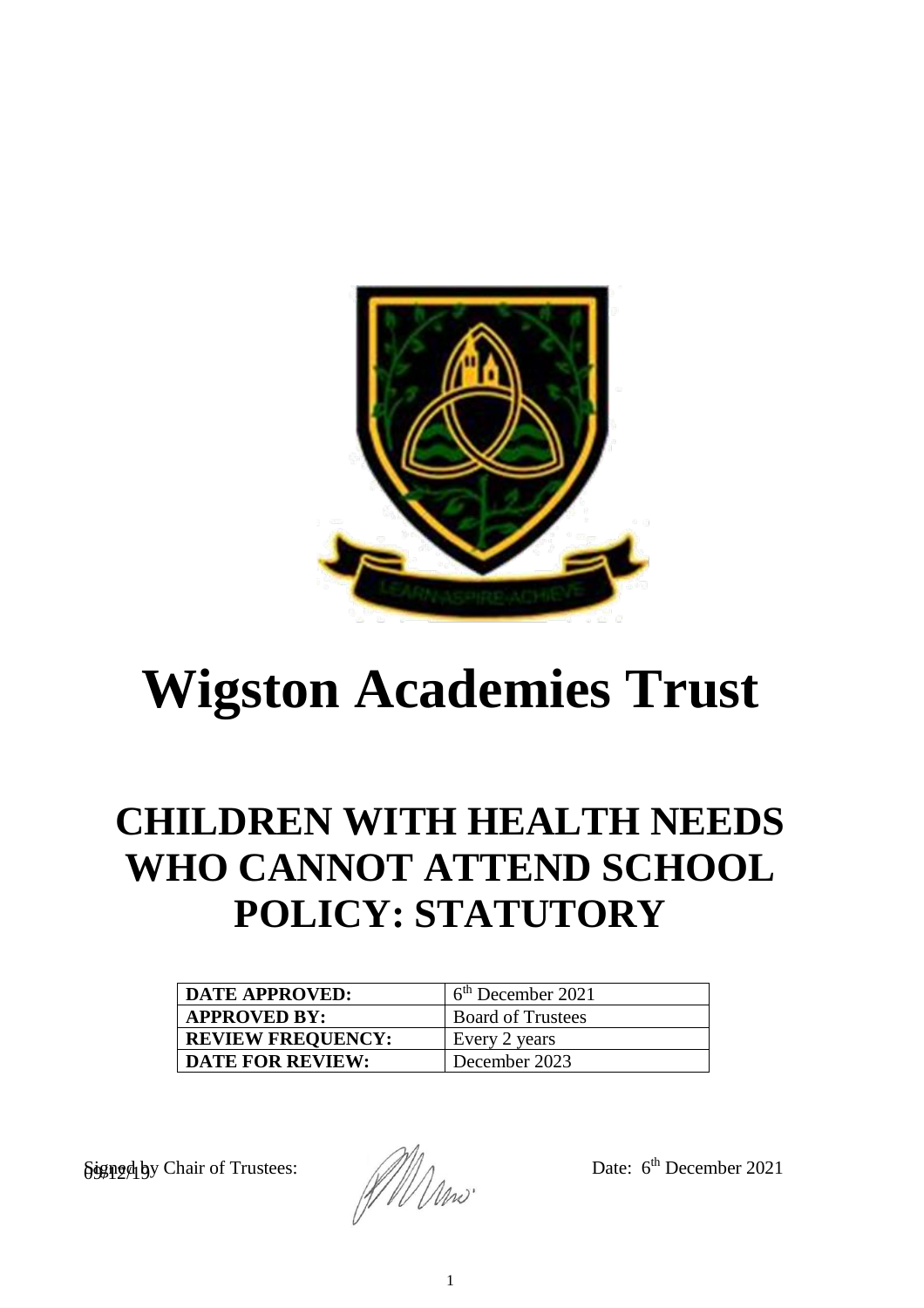### **CONTENTS:**

- 1. **Introduction**<br>2. The Trust's R
- **2. The Trust's Responsibility**
- **3. Public Examinations**
- **4. Reintegration into the school**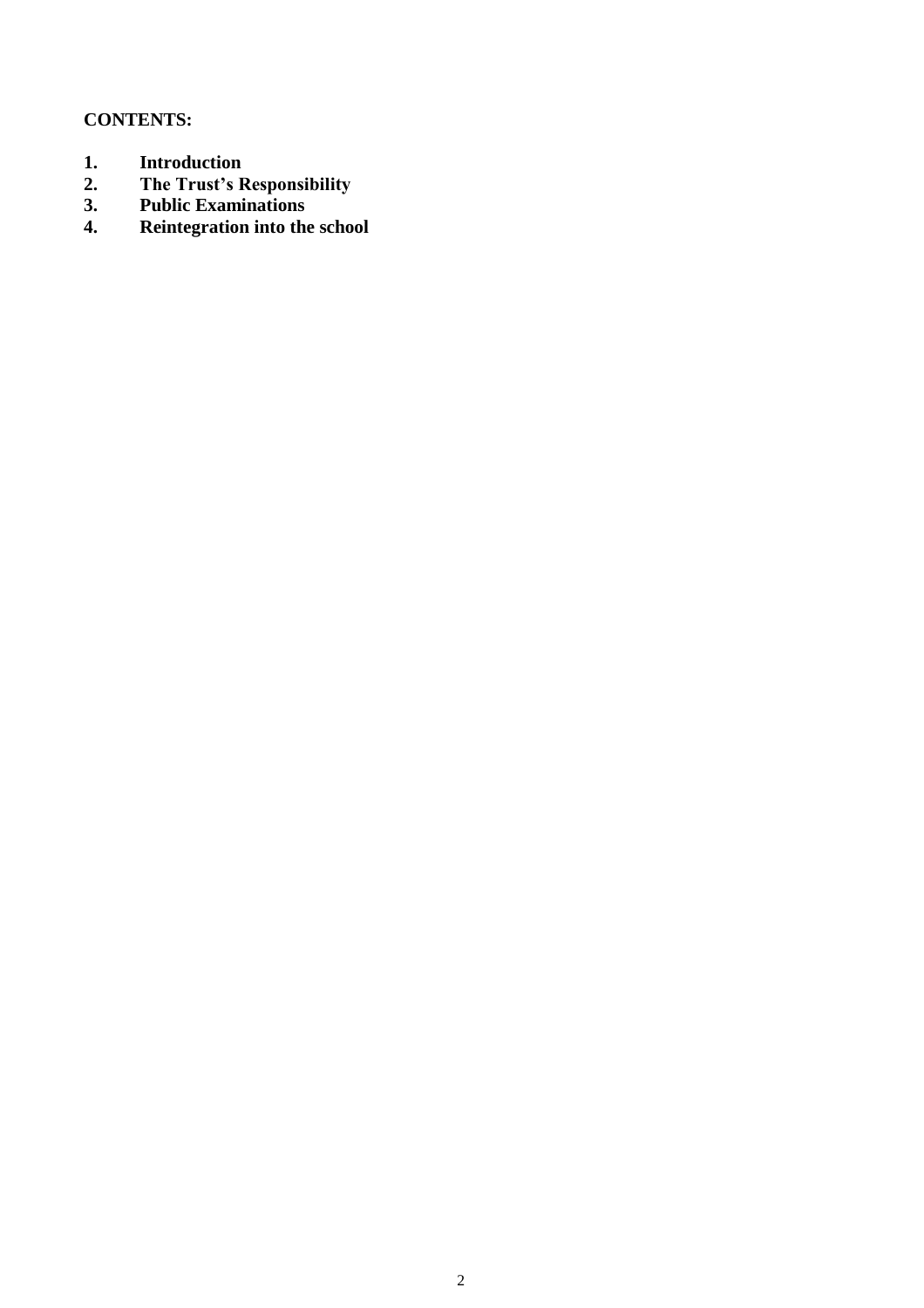#### **1. INTRODUCTION**

Wigston Academies Trust works in partnership with students, parents/carers, medical services, other professionals and education providers to enable young people with medical needs who are unable to attend school to receive education in a hospital setting or at home. Our Trust will be proactive in promoting the education entitlement of students on roll and in securing effective provision.

This applies to students unable to attend school for reasons of sickness, injury or mental health needs where a medical practitioner considers that a child should or could not attend school.

This policy is based upon the statutory guidance for Local Authorities 'Ensuring a good education for children who cannot attend school because of health needs', January 2013. This comes under the category of 'educated off site' when the child remains on the school roll and is educated temporarily in a hospital setting or through home tuition.

The principles underlying this policy are:

- The Trust recognises that children and young people absent for medical reasons are entitled to continuity of education as far as their condition permits and acknowledges that it has a central role to play in securing and ensuring the continuity of education.
- The education provided shall be of high quality and as broad and balanced as possible such that reintegration is achievable as smoothly as possible.

#### **2. THE TRUST'S RESPONSIBILITY**

Where a student is absent from school for medical reasons, the Trust, in coordination with parents/carers, will provide education tasks and resources for use at home when the student is well enough to engage in education.

When there is a long term medical need, a referral is made to the Medical Needs Team based at County Hall. The Medical Needs Team panel will then decide if there is a vaild medical reason why the student cannot attend school and, if accepted, will usually employ a professional tutor or recommend the Hospital School. This is funded through the student's AWPU.

Referral to the Medical Needs Team is made by the appropriate member of the Pastoral Team in consultation with the Assistant Headteacher responsible for off-site provision.

Where a child or young person is admitted to hospital, the Trust will liaise with the teaching service to inform them of the curriculum areas the student should be covering during their absence. Where possible, school will plan the educational programme of the student with the service provider, taking account (as appropriate) of the medical condition, treatment, effects of medication, therapeutic programmes provided and the duration of absence from school.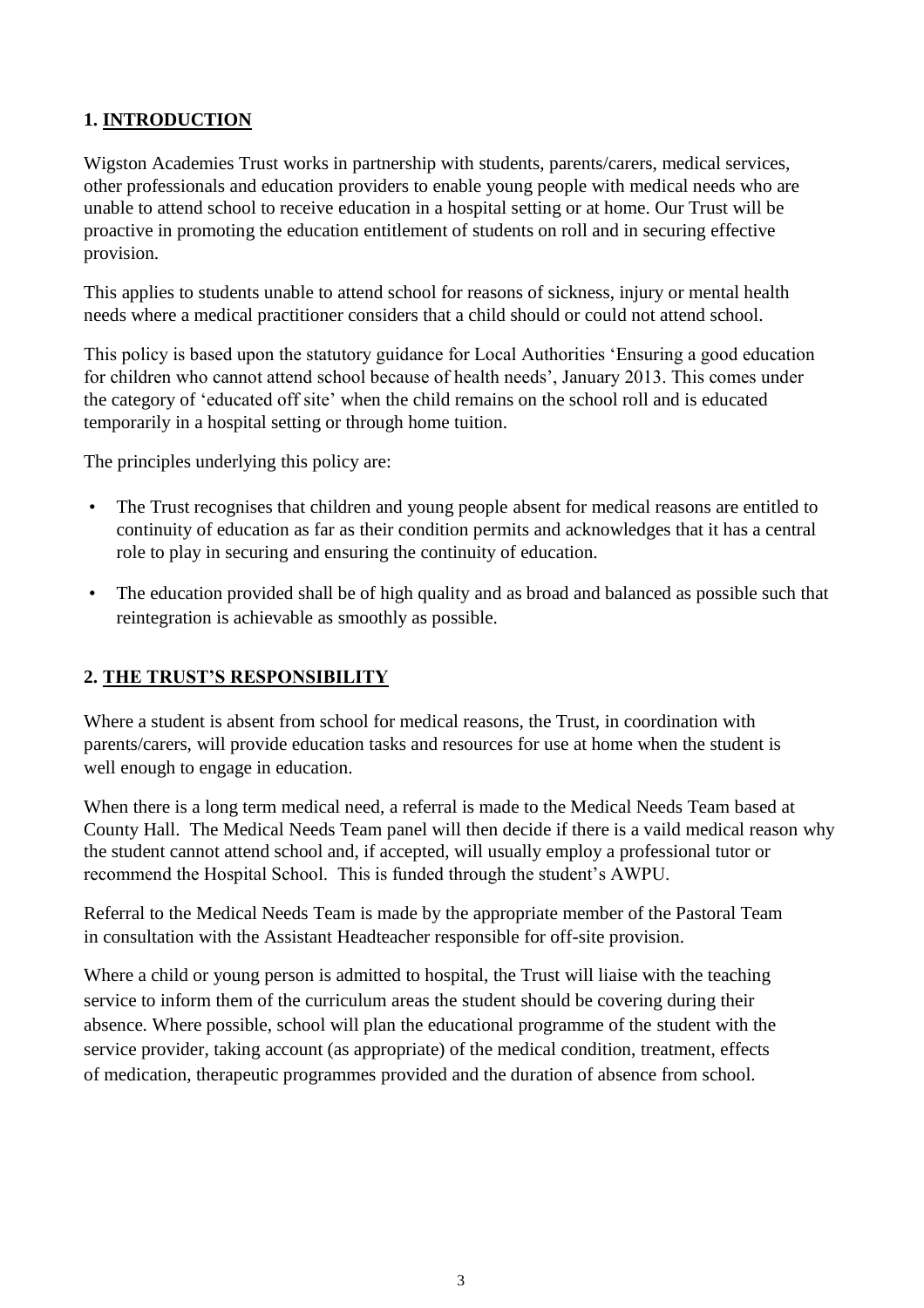The Trust will aim to ensure maximum continuity of education for the student by providing:

- Medium term planning
- Programmes of study/schemes of work
- Appropriate resources
- Information relating to the student's ability, progress to date, assessment data and special educational needs.

Where practical, the Trust will host review meetings as the student remains on the school roll and is therefore is our responsibility. This is particularly important where a student is completing coursework or a controlled assessment which contributes to a formal qualification.

Where students have recurrent admissions or have a planned admission to hospital, the Trust will aim to provide a pack of work for the student to take into hospital with them.

The Trust will foster communication and sharing of best practice between teaching staff at the school and the staff providing the education otherwise.

### **3. PUBLIC EXAMINATIONS**

The Trust is committed to efficient and effective liaison when students with health needs are approaching public examinations. It is expected that the hospital school or home tutors should be able to arrange a suitable focus on the young person's education at this stage in order to minimise the impact of the time lost while the child is unable to attend school.

Awarding bodies will make special arrangements for young people with permanent or long term disabilities or learning difficulties, and with temporary disabilities, illness and indispositions, when they are taking public examinations. The Trust is responsible for submitting applications for special arrangements to awarding bodies as early as possible. Those providing education to a child out of school should provide advice and information to the Trust to assist it with such applications. This may involve supporting the Trust to allow the student to sit their examinations in their homes.

#### **4. REINTEGRATION INTO THE SCHOOL**

The School will work with providers of education, doctors, educational psychologists, indeed all relevant professionals, the parents/carers and the student themselves to plan a gradual and sensitively planned reintegration into school.

The Trust will ensure that the students and staff who have maintained contact with the student who has been absent will play a significant role helping the student to settle back into school.

The Trust will accept part-time attendance where students are medically unable to cope with a full day, until the student is able to attend for full school days.